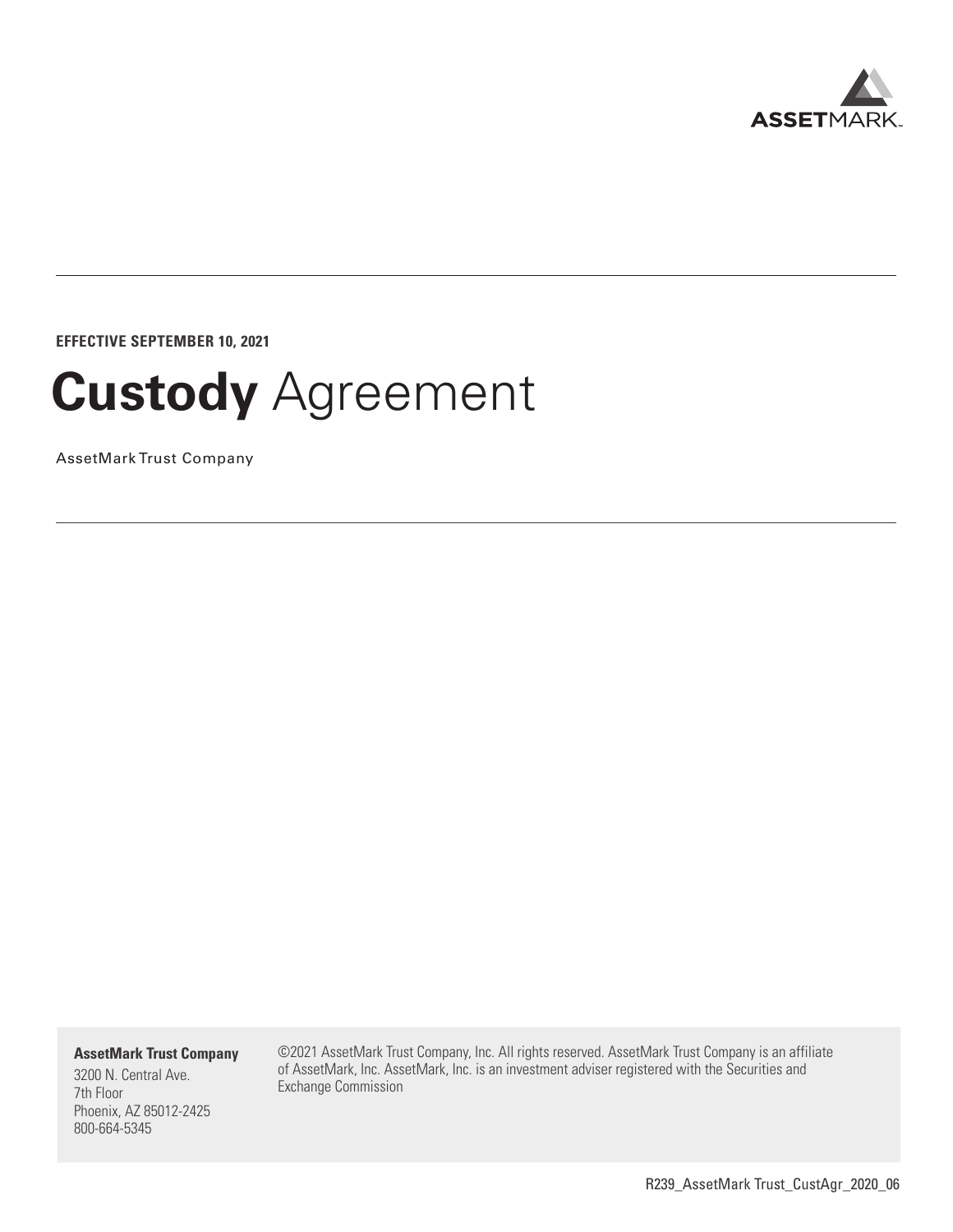# **TABLE OF CONTENTS**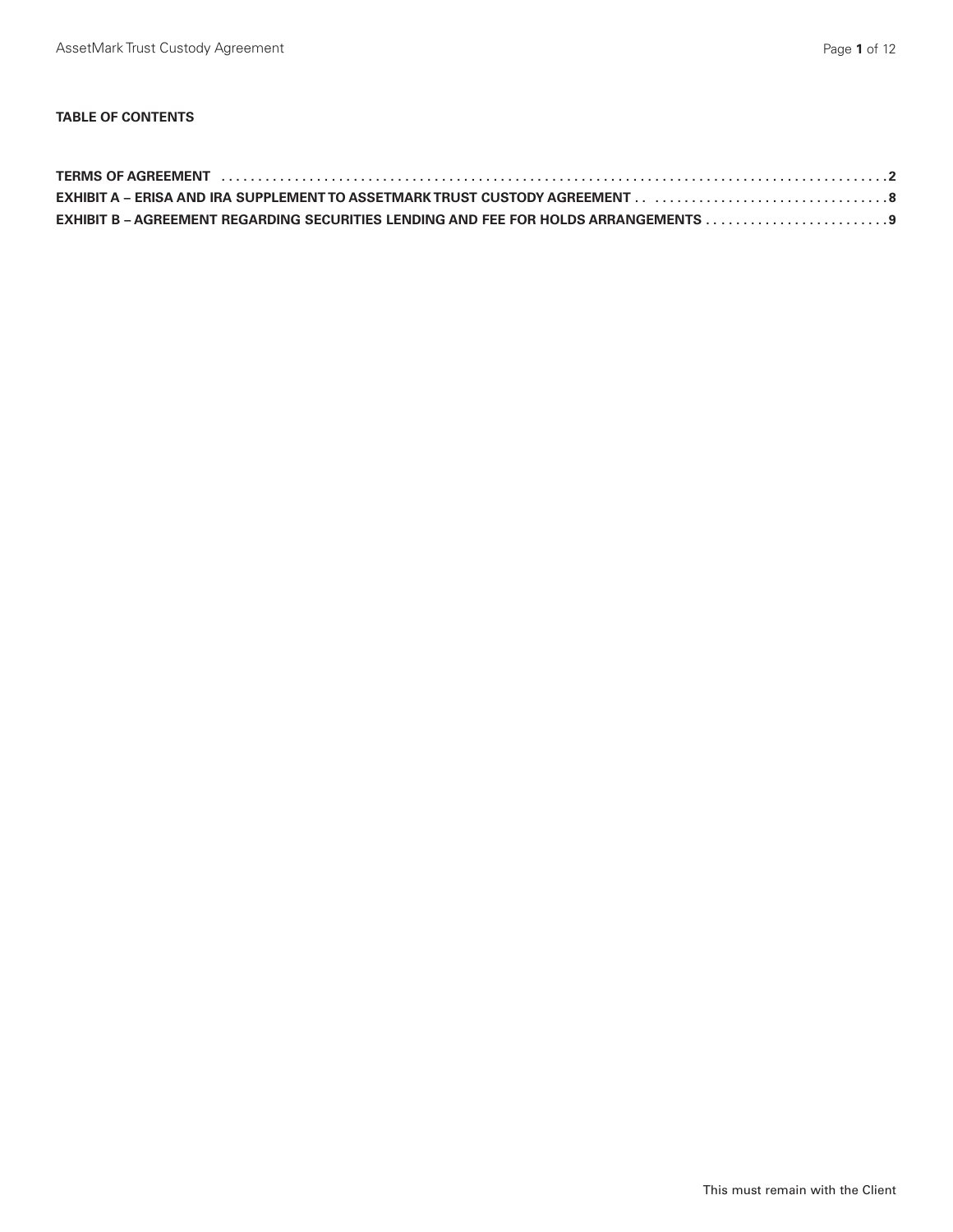## **TERMS OF AGREEMENT**

By executing the AssetMark Trust Company Account Application ("Account Application"), you (the "Client") agree to retain AssetMark Trust Company ("AssetMark Trust") to provide custodial, brokerage and related services on the following terms:

PLEASE NOTE THIS AGREEMENT CONTAINS A BINDING ARBITRATION PROVISION AND CLASS ACTION WAIVER. SEE SECTION 27 FOR DETAILS. IF THE CLIENT DOES NOT WISH TO BE SUBJECT TO ARBITRATION, THE CLIENT MAY OPT OUT OF THE ARBITRATION PROVISION BY FOLLOWING THE INSTRUCTIONS SET FORTH IN SECTION 27(d) WITHIN THE SPECIFIED TIME FRAME.

# 1. ACCEPTANCE OF APPLICATION, ESTABLISHMENT OF ACCOUNT

This Custody Agreement ("Agreement"), including its Exhibits, shall be effective upon AssetMark Trust's acceptance of the Client's Account Application. Upon AssetMark Trust's receipt of the Client's assets, in a form acceptable to AssetMark Trust, AssetMark Trust shall establish, in the name of the Client, one or more custodial accounts (each an "Account") for the safekeeping of the Client's assets. This Agreement may apply to more than one Account, but the singular form will be used in this Agreement.

The Client represents and warrants that the source of all funds to be contributed to the Account by Client have been obtained by legitimate and lawful means and do not represent the proceeds of any unlawful activity.

# 2. AGREEMENT DESIGNED FOR USE WITH ASSETMARK PLATFORM

This Agreement is designed for use with persons who have retained an investment adviser to provide investment advice with regard to Account assets. This Agreement may only be used by persons who: 1. have contracted with a Financial Advisory Firm for investment advice pursuant to a Client Services Agreement ("CSA") in connection with a Platform sponsored by AssetMark, Inc. ("AssetMark"); or 2. upon a referral from a Financial Advisory Firm, have retained AssetMark, Inc. ("AssetMark") to provide discretionary investment advice pursuant to an Investment Management Services Agreement ("IMSA") (CSA and IMSA are, collectively, "Client Advisory Agreements").

The individual associated with the Financial Advisory Firm is referred to as the Client's "Financial Advisor." Pursuant to either a CSA or IMSA, the Client may authorize investment managers to manage Account assets, and these managers are referred to as "Discretionary Managers."

#### 3. TYPES OF CUSTODIAL ACCOUNTS

This Agreement is designed for a Client whose Financial Advisor uses the AssetMark Platform. Client's Account may be invested in one of the "Strategies" or advisory services available through the AssetMark Platform. These advised accounts include those based on Model Portfolios and those managed by a Discretionary Manager, including Advisor as Strategist and Advisor Manager Portfolio Accounts. Accounts subject to this Agreement may also include Administrative Accounts and No Strategist or Terminated Strategist Accounts. A "Funding Account," used to receive assets transferred in kind, to be sold and/or transferred to an advised account or administrative account, is also subject to this Agreement.

#### *Administrative/Non-Managed Accounts*

AssetMark Trust may also hold in custody assets in an "Administrative" or "Non-Managed" Account. Neither AssetMark Trust, nor AssetMark, nor any Discretionary Manager will manage or shall be responsible for giving any advice to an Administrative Account. Any Financial Advisor Fee payable pursuant to a Client Advisory Agreement shall be payable on an Administrative Account unless AssetMark receives instructions not to charge the Financial Advisor Fee.

Administrative Accounts may include a Cash Account, a General Securities Account and a No Strategist or Terminated Strategist Account.

Cash Account - If an Administrative Cash Account is selected, Client cash will be deposited with third party, FDIC-insured bank(s) as part of AssetMark Trust's FDIC-Insured Cash Program. The FDIC-Insured Cash Program includes an "Insured Cash Deposit (or "ICD") Program" and a "High Yield Cash Program." If you select an Administrative Cash account, all of your account will be deposited in the ICD Program unless your deposit qualifies for, and you select, the High Yield Cash Program, in which the interest rates credited are expected to be higher than those credited ICD Program deposits. There is no custody fee for Administrative Cash Accounts. See AssetMark Trust's FDIC-Insured Cash Program disclosures for more information.

General Securities Account - In the General Securities Account, the Client may transfer to the Account those equity or fixed income securities acceptable to AssetMark Trust. No securities can be purchased in this Account. The Client will be responsible for directing the sale of investments in the Account. If assets are to be held in a General Securities Account, AssetMark Trust must receive and accept, executable written instructions, prior to AssetMark Trust's receipt of the securities. Upon proper written request, AssetMark Trust will arrange for sale of General Securities Account assets, which may be through a sub-custodian or other agent. Such requests shall be processed in a reasonable time and the sale of General Securities Account assets will be at the market price available at time of sale. AssetMark Trust will not accept limit orders on the sale of General Securities Account assets. Separate fees will not be charged for these transactions unless notice is given to Client. AssetMark Trust is authorized to take any actions it deems appropriate to carry out an instruction. Instructions regarding General Securities Account assets must be executable within the normal operations of AssetMark Trust.

No Strategist or Terminated Strategist Accounts - AssetMark Trust may also hold in custody assets that no longer receive advisory services pursuant to a Client Advisory Agreement because the advisory services or "Strategy" in which the Account was invested has been terminated from the AssetMark Platform and the Client has not selected another Strategy for the assets. These Accounts are referred to as "No Strategist" or "Terminated Strategist" Accounts and usually are charged a Platform Fee that is a reduction from that payable when the Strategy was active on the AssetMark Platform.

# 4. ASSETMARK TRUST CAN RELY UPON INSTRUCTIONS

The Client authorizes AssetMark Trust to accept instructions from the Financial Advisor, the Financial Advisory Firm, any Discretionary Manager and AssetMark. Such instructions can include, but are not limited to, instructions:

- To contribute or transfer assets to the Account;
- To invest Account assets and execute transactions in the Account;
- To pay directly from the Account any fees related to this Agreement, a CSA or an IMSA;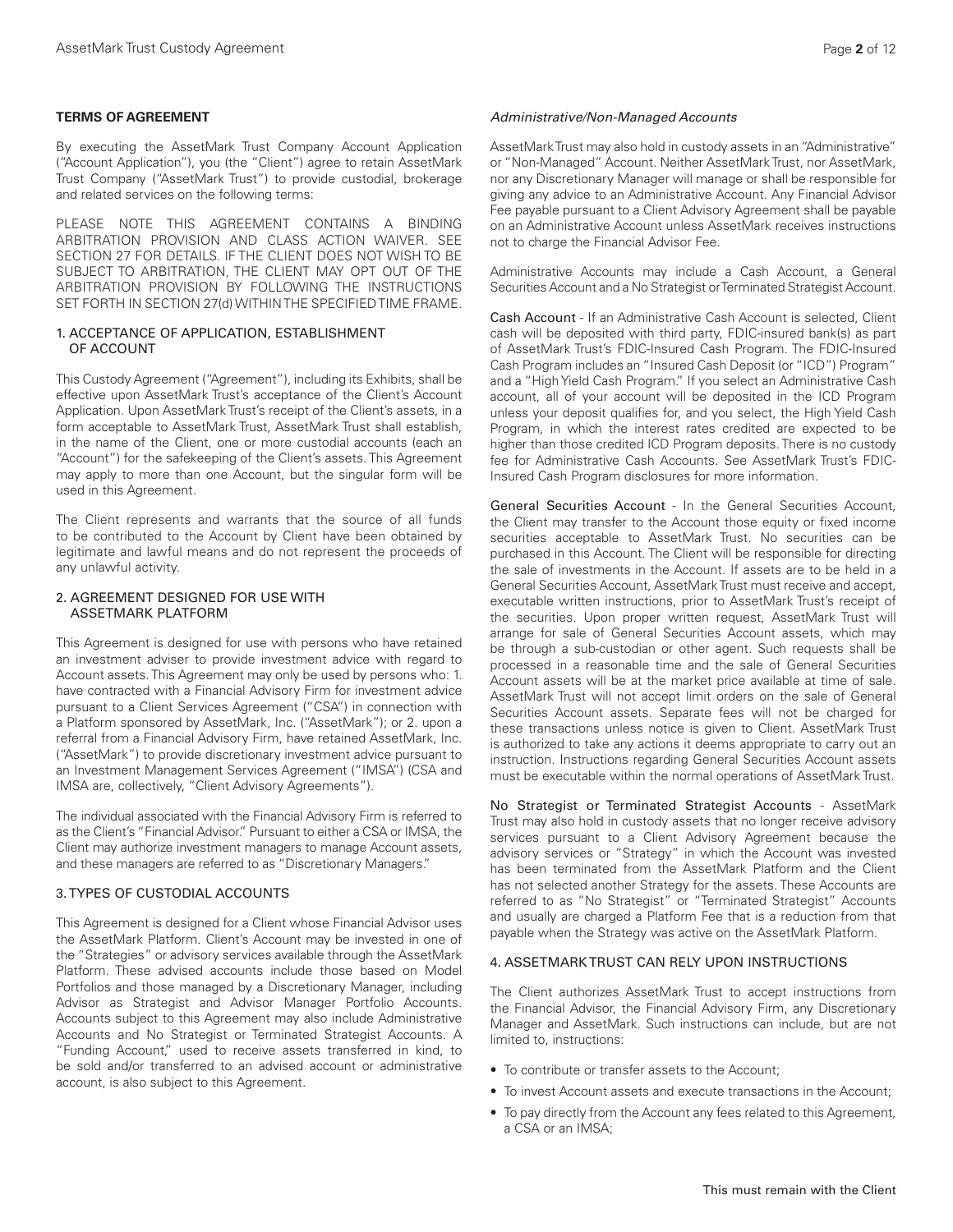- To distribute or transfer assets from the Account; and
- To take any actions incidental to the foregoing.

AssetMark Trust's acceptance of these instructions shall be subject to its policies and procedures. AssetMark Trust can rely on these instructions, whether transmitted in writing, electronically, orally or otherwise, and shall have no duty to make any investigation or inquiry with respect to any instruction received from the Financial Advisor, the Financial Advisory Firm, any Discretionary Manager or AssetMark.

# 5. ACCOUNT STATEMENTS

AssetMark Trust shall periodically, but not less than quarterly, provide the Client with an Account Statement listing the Account's assets, transactions and valuations. AssetMark Trust may also provide access to Account information by electronic or web-based access or by other means.

#### 6. CONFIRMATION OF TRANSACTIONS

The Client acknowledges that they may elect to receive trade-by-trade transaction confirmations immediately upon completion of securities transactions. The Client hereby agrees that trade-by-trade transaction confirmation will not be provided pursuant to this Agreement and acknowledges and agrees that information regarding securities transactions will instead be reported in the Account Statements provided to the Client. The Client may, at any time, upon written request to AssetMark Trust, elect to receive trade-by-trade transaction confirmations for all transactions since the date of their most recent Account Statement, as well as for all subsequent transactions.

#### 7. ACCOUNT INFORMATION TO AUTHORIZED PERSONS

The Client shall provide AssetMark Trust all information, and any changes to that information, required or appropriate to open and maintain the Account and provide the services contemplated by this Agreement. The Client authorizes AssetMark Trust to provide Account information (including, but not limited to, Account activity and assets) to the Financial Advisor, the Financial Advisory Firm, any Discretionary Manager and AssetMark. Client and Account information may also be provided to vendors that provide services to AssetMark Trust and/or clients, consistent with AssetMark Trust's Privacy Policy.

## 8. SHAREHOLDER MATERIALS

Unless AssetMark Trust notifies the Client otherwise, AssetMark Trust shall forward shareholder materials, including prospectuses, shareholder reports and proxies (collectively "Shareholder Materials") received to either the Client or the designated Discretionary Manager consistent with the Client's CSA or IMSA, and any elections made thereunder, as applicable, and consistent with Exhibit B, Agreement Regarding Securities Lending, of this Agreement, including section 5 of Exhibit B regarding Voting Rights with Respect to Loaned Securities. AssetMark Trust shall not be responsible or liable for any action or inaction by Client with regard to Shareholder Materials.

# 9. CLASS ACTIONS

AssetMark Trust shall not advise or act for the Client with respect to any shareholder materials or on any legal matters, including bankruptcies and class actions, with respect to securities held in the Account with the following exception. Unless AssetMark Trust provides notice to the contrary, AssetMark Trust shall provide, through a third-party service provider, "Class Action Services" (described below). Client shall be deemed to have consented to receipt of Class Action Services unless they notify AssetMark Trust in writing that they opt out of the services.

Unless Client opts out of receipt of Class Action Services, Client authorizes AssetMark Trust to act as Client's agent and to contract with a service provider, for and on behalf of Client: to provide asset recovery services covering global class action and collective action lawsuits and regulatory disgorgement; to research class actions for which Client may be eligible, based on the trade data provided by AssetMark Trust; to submit applicable claim information, such as proof of claim and required documentation, to claims administrators or other relevant parties; to collect and receive money on behalf of Client; and to pay such moneys to Client in such manner as may be determined, subject to deduction of fees for the service.

Unless Client opts out of receipt of Class Action Services, Client represents and warrants that: Client is authorized to seek recovery with respect to the class action relating to the purchase, sale or holding of securities or financial products in Client's Account; Client owns or owned all of the securities or financial products in Client's Account subject to the class action; Client has not assigned their rights in connection with that ownership; and Client is entitled to collect any recovery in connection with those securities or financial products. If Client does not opt out of the Class Action Services, Client understands and agrees that, by authorizing the Service Provider to seek recovery in a class action on Client's behalf, Client waives or releases any rights Client has to pursue direct claims, agrees not pursue direct claims with respect to the securities or financial products purchased, sold or held in your Account and subject to the class action, and acknowledges and agrees that they will be bound by, and subject to, the terms of all forms and releases that may be entered into for settlements in which a claim is filed on Client's behalf.

Unless Client opts out of Class Action Services, Client agrees that AssetMark Trust and services provider(s) providing Class Action Services, their affiliates and their officers, directors, shareholders, agents and employees, and their agents, vendors and service providers shall not be liable for any losses, damages or expenses resulting from any action or inaction by the above parties in connection with any class action lawsuits or regulatory disgorgements.

Client acknowledges and agrees that, unless Client opts out of receipt of Class Action Services, the services provider shall be paid and compensated for providing the Class Action Services by receiving 20% of the assets it receives on Client's behalf and such other fees as shall be disclosed to Client.

The Class Action Services service provider cannot and shall not provide legal, tax, financial or other professional advice to Client, which Client confirms and acknowledges. Client shall seek and obtain its own legal, financial, accounting and other professional advice as Client shall see fit. Client's rights regarding class action may be affected if the security is subject to securities lending or a fee for holds arrangements; see Exhibit B.

#### 10. ELECTRONIC DELIVERY OF MATERIALS

AssetMark Trust may offer to provide materials, including Shareholder Materials and requested trade-by-trade transaction confirmations, through electronic delivery, including through web access. The Client acknowledges that some materials may be available only electronically or only in hardcopy, and that, for those communications available in both formats, an additional fee may be charged for delivery of paper. If the Client elects to receive materials electronically, the Administrative Expense Fee may be waived.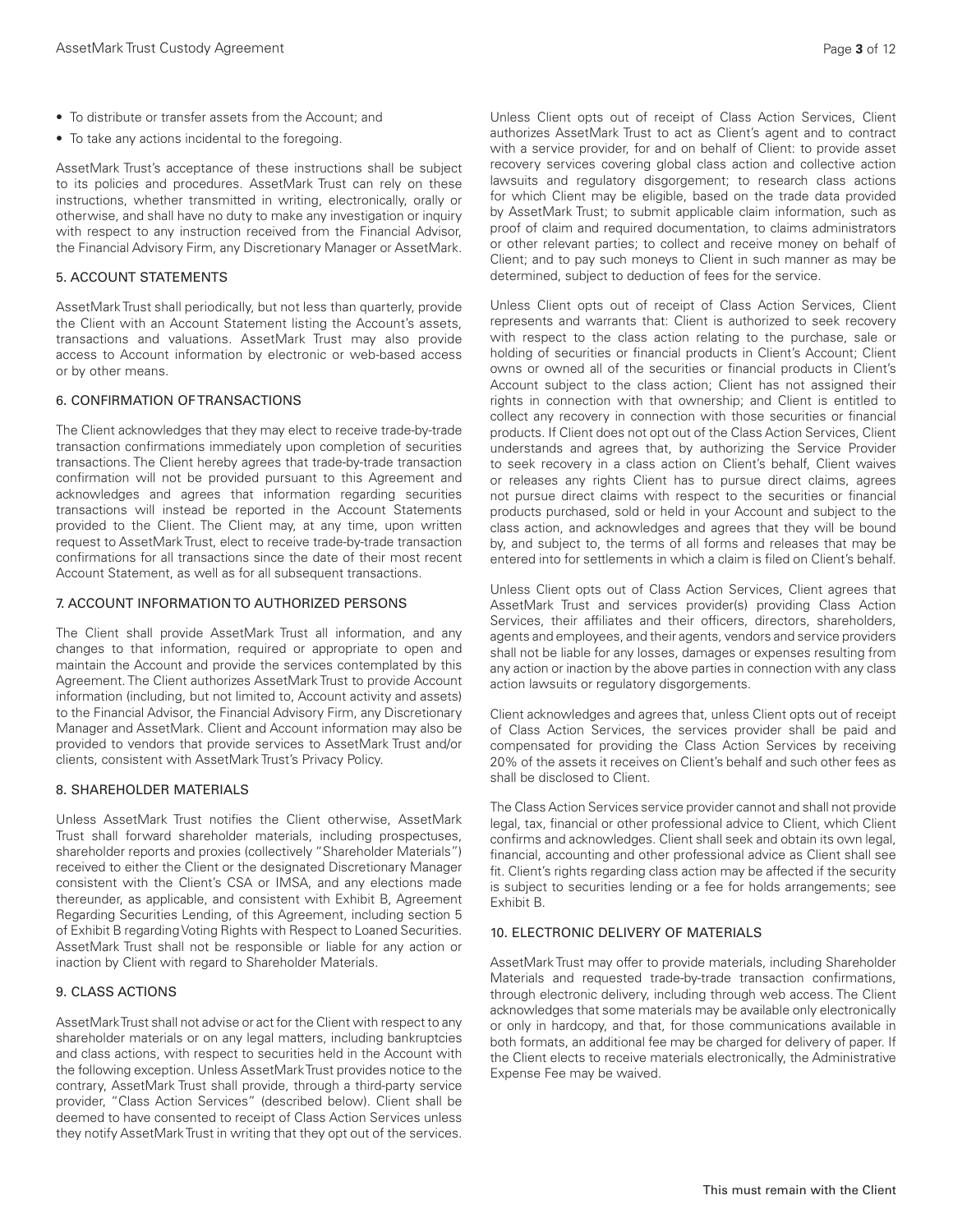#### 11. BROKERAGE

It is anticipated that the Discretionary Manager or Client, consistent with Platform services, as applicable, will direct most, if not all, transactions to Fidelity Brokerage Services LLC and/or National Financial Services LLC ("Fidelity"), or other broker-dealers contracted by AssetMark Trust, because these contracted brokers are compensated pursuant to agreements with AssetMark Trust and generally do not charge transaction-based commissions for their execution services. However, trade execution is in the discretion of the applicable Discretionary Manager and, if the Discretionary Manager determines that better execution may be available at another broker, the Discretionary Manager is authorized to direct the trade outside the broker(s) contracted with AssetMark Trust and, in such an instance, the Account may incur a commission or trading costs in addition to the fees specified in this Agreement. These transactions are often referred to as "trade-away" or "stepped-out" transactions and should be expected for fixed income security transactions. A Discretionary Manager may also determine to step-out an equity security transaction. See section 12 regarding trade-away fees. Fidelity's role in any trade-away transaction is limited to acting as custodian and settlement agent in settling the transactions. Fidelity will have no obligation to select, monitor or supervise executing brokers. Trade-away transactions must comply with any applicable rules, regulations and Fidelity's policies and procedures.

Although AssetMark Trust anticipates that transactions in mutual fund shares will be effected through Fidelity, trades may be effected through the National Securities Clearing Corporation ("NSCC") or such clearing resources as AssetMark Trust deems appropriate.

Purchase and/or sale transactions from multiple clients may be combined into a single brokerage order. This aggregation process could be considered to result in a cross transaction among affected Client accounts.

#### 12. FEES

This Agreement is designed for a Client whose Financial Advisor uses the AssetMark Platform. There is no overall, general custodial account fee for an Account invested in a Platform Strategy because such an Account is charged the Platform Fee applicable to the chosen Strategy pursuant to the applicable Client Advisory Agreement, and the Platform Fee includes compensation for custodial and brokerage services. However, other, specific fees may be charged an Account. These are described below.

Note: Separate, general custodial account fees do apply to a limited number of legacy accounts and accounts invested in Strategies with limited offering.

#### *Fees applicable to Individually Managed Accounts ("IMAs")*

Additional fees applicable to Individually Managed Accounts ("IMAs") and Accounts managed by Discretionary Managers are as follows:

Alternative Investments - If an IMA includes an Alternative Investment, in addition to the Platform Fee due to AssetMark, an additional quarterly fee of \$50 shall be due and debited from the Account at the beginning of the following calendar quarter in payment of the Custodial Account Fee for the Alternative Investment for the upcoming calendar quarter. No \$50 fee is charged upon investment in an Alternative Investment during a calendar quarter, and no portion of the \$50 fee is prorated or refunded for partial calendar quarter investments.

Trade-Away Transaction Fee - If a Discretionary Manager of an IMA determines to "step out" or "trade away" a trade, AssetMark Trust assesses a fee of \$20.00 per trade. This transaction fee would be in addition to any commission or trading costs as discussed in Section 11, Brokerage. If an account is invested in fixed income investments, e.g., a Parametric bond ladder IMA, the Client should expect this \$20 fee on each security transaction.

#### *Administrative Expense Fee*

 The Account can be assessed an Administrative Expense Fee of \$25 per year. AssetMark Trust currently waives this fee but reserves the right to assess it at any time.

#### *Account Termination Fee*

Upon termination of all of Client's Accounts established pursuant to this Agreement a \$95 Account Termination Fee will be charged.

This fee will not be assessed on withdrawals from or changes to the Account or if the Client terminates the Account within five days of opening the Account.

#### *Fees for Additional Services*

AssetMark Trust may charge a fee for delivery of paper communications, such as Shareholder Materials and transactional confirmations, if electronic delivery is available and not elected by Client. AssetMark Trust may also charge additional fees for special services, such as historical document retrieval, overnight delivery, wiring funds or nonstandard services.

## *Inherent Investment and Transaction Expenses*

The Client should expect and agrees that fees, expenses, costs and taxes inherent in securities transactions or holding an investment shall be passed through to the Account. These fees are due to assessments by third-parties or fees or taxes required by law in connection with the security transaction or the holding of the asset. These fees are separate from, and in addition to, other fees assessed the Account, and are subject to change without notice. Below are examples of such costs that the Account shall bear.

Pooled investment funds, such as mutual funds and exchange-traded funds, pay expenses incurred by the fund, such as management fees, 12b-1 fees and administrative service fees, as well as transaction costs (such as commissions and markups or markdowns) incurred directly by the funds. If invested in such funds, the Account will indirectly pay its share of the fees and expenses paid by these funds, in addition to any fees paid to AssetMark Trust or as part of the Platform. Additionally, some funds may assess short-term redemption fees that will be paid directly by the Account. Some mutual funds share some expenses paid by the fund, such as 12b-1 fees and administrative service fees, with AssetMark Trust.

In connection with sales of equity securities and equity-related options, the Account may also incur fees referred to as "Regulatory Transaction Fees" (sometimes referred to as "Section 31 Fees"). These fees are paid to brokerage firms that effect security transactions in your account. These brokerage firms use these amounts to offset the fees they owe to self-regulatory organizations ("SROs") and U.S. national securities exchanges to cover the transaction fees the SROs and exchanges must pay to the U.S. Securities and Exchange Commission ("SEC"). These fees are designed to recover the costs Incurred by the government, including the SEC, for supervising and regulating the securities markets and securities professionals. Because these fees may vary, and these variations not immediately known, the Client agrees that AssetMark Trust shall have the right to determine, in its sole discretion, the amount to assess the Account, that the assessment may differ or exceed the actual amount of the fee, and that AssetMark Trust may retain any such excess for its benefit.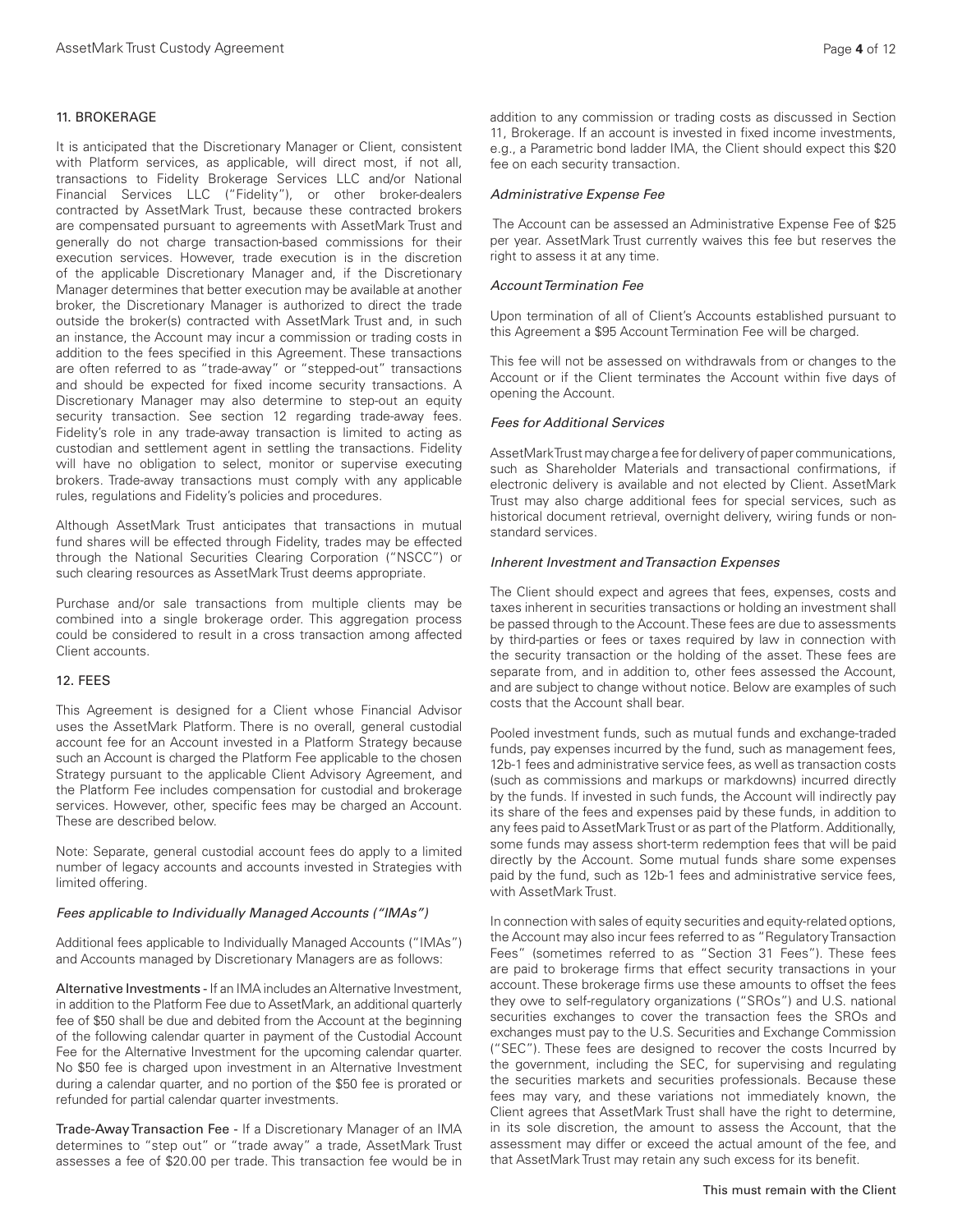Certain jurisdictions or securities exchanges or markets may impose financial transaction taxes or fees. The Account will incur such fees in connection with transacting in such assets. For example, France levies a securities transaction fee on stock purchases of some publicly traded French companies; this fee shall be passed through to the Account.

# *IRA and ERISA Account Fee*

AssetMark Trust or its affiliates may receive fees for advisory, administrative or other services from mutual funds, or their service providers, whose shares may be held by the Account, from banks, including Program Banks in AssetMark Trust's FDIC-Insured Cash Program, that may hold deposits of Account assets or from other financial services providers. In the case of IRA and ERISA accounts, such "service fee" income will offset an "IRA & ERISA Account Fee" otherwise chargeable to the Account by AssetMark Trust for the additional custodial and other services provided by AssetMark Trust to IRA and ERISA accounts.

The IRA & ERISA Account Fee is payable quarterly, in advance, for the upcoming calendar quarter, at the annual rate of 0.50%, based on the Account's value (including mutual fund shares) on the last business day of the preceding calendar quarter. The IRA & ERISA Account Fee is in addition to the other fees described in this Agreement. No portion of the fee is charged upon receipt of assets to an Account, and no portion of the fee is prorated or refunded.

At this time, AssetMark Trust intends to waive any portion of this IRA & ERISA Account Fee not offset by the service fee income received by AssetMark Trust or an affiliate. Additionally, the Account will receive a credit to the extent that such service fee income received by AssetMark Trust or an affiliate exceeds the IRA & ERISA Account Fee chargeable to the Account.

## 13. PAYMENTS TO ASSETMARK TRUST FROM THIRD PARTIES; ASSIGNMENT TO ASSETMARK TRUST

### *Payments to AssetMark Trust from Third Parties*

AssetMark Trust and its affiliates receive 12b-1 fees, revenue sharing payments or administrative service fees from sub-custodian Fidelity, from mutual funds whose shares are held by the Account or service providers to these funds, from banks that hold deposits of Account assets, and from other financial services providers.

#### *Assignment to AssetMark Trust*

From time to time, AssetMark Trust will hold amounts that are not in a Client's account. Examples include, but may not be limited to, amounts that represent checks issued by AssetMark Trust that have not been cashed, amounts awaiting trade settlement for a Client account, and tax withholding amounts deducted from distributions but not yet received by the U.S. Internal Revenue Service or another tax authority. These amounts may generate interest, dividends or credits against bank service fees for the benefit of AssetMark Trust. For the sake of clarity, in consideration of the Client's use of AssetMark Trust services, the Client hereby irrevocably transfers and assigns to AssetMark Trust any ownership right that they may have in any interest, dividends or credits that accrue on such amounts, but nothing herein grants AssetMark Trust any ownership right to any other funds or assets AssetMark Trust holds on the Client's behalf.

# 14. DEDUCTIONS FROM ACCOUNT TO PAY FEES AND PENALTIES

Unless other arrangements are made, fees payable pursuant to this Agreement and pursuant to the applicable Client Advisory Agreement shall be paid through deduction by AssetMark Trust of amounts directly from the Account, and Client authorizes AssetMark Trust to debit fees from the Account. Without notice to or verification from the Client, AssetMark Trust may rely on, and may pay fees out of the Account, in accordance with any statement from the Financial Advisor, Financial Advisory Firm, applicable Discretionary Manager and AssetMark, to cover fees and expenses, and AssetMark Trust is authorized to liquidate Account assets in order to pay such fees.

#### *Cashiering and Administrative Service Fees*

Unless other arrangements are made, fees incurred resulting from non-sufficient funds or returned checks or wires shall be deducted directly from the Account.

#### *Fines and Penalties*

If AssetMark Trust is assessed any fee, fine, penalty or interest by any governmental authority or regulator due to the action or inaction of Client, including but not limited to Client not providing proper identifying information or Taxpayer Identification Number, AssetMark Trust shall have the right to assess the Client's Account for all amounts owed.

#### 15. LIENS ON ACCOUNT

The Client agrees that all fees, debts and other obligations owed to AssetMark Trust, the Financial Advisor, Financial Advisory Firm, any Discretionary Manager and AssetMark by the Client, including, without limitation, with regard to other custodial accounts maintained by AssetMark Trust, shall be secured by a lien on all assets now or hereafter held or maintained in the Account and in any other present or future account of Client at AssetMark Trust, whether held individually or jointly with others or registered as a trust, IRA or retirement or pension plan of which the Client is the beneficiary, owner or participant.

# 16. CHECKS

Checks for deposit to the Account should be made payable to AssetMark Trust Company. Client acknowledges that funds deposited by check may not be available for withdrawal for up to 10 business days to provide for proper check clearance. If a check does not clear in a timely manner, Client will be held liable for any trading losses in Account.

#### 17. ACKNOWLEDGEMENT OF RISKS OF INVESTMENTS AND OF TAX CONSEQUENCES

The Client acknowledges the risks inherent in any investment, that the Account will fluctuate in value and may incur losses and that transactions in Account assets may have tax consequences for the Client.

# 18. SECURITIES LENDING AND FEE FOR HOLDS ARRANGEMENTS

Securities lending and fee for holds arrangements shall be subject to the provisions set forth in Exhibit B to this Agreement.

#### 19. LIMITATIONS ON ROLE AND LIABILITY OF ASSETMARK TRUST; INDEMNIFICATION BY CLIENT

(a) The Client acknowledges and agrees that AssetMark Trust has no duty to supervise or monitor the investment of, or any transactions in, Account assets or the actions of the Client, the Financial Advisor, the Financial Advisory Firm, any Discretionary Manager or AssetMark. AssetMark Trust does not give investment, legal, tax or accounting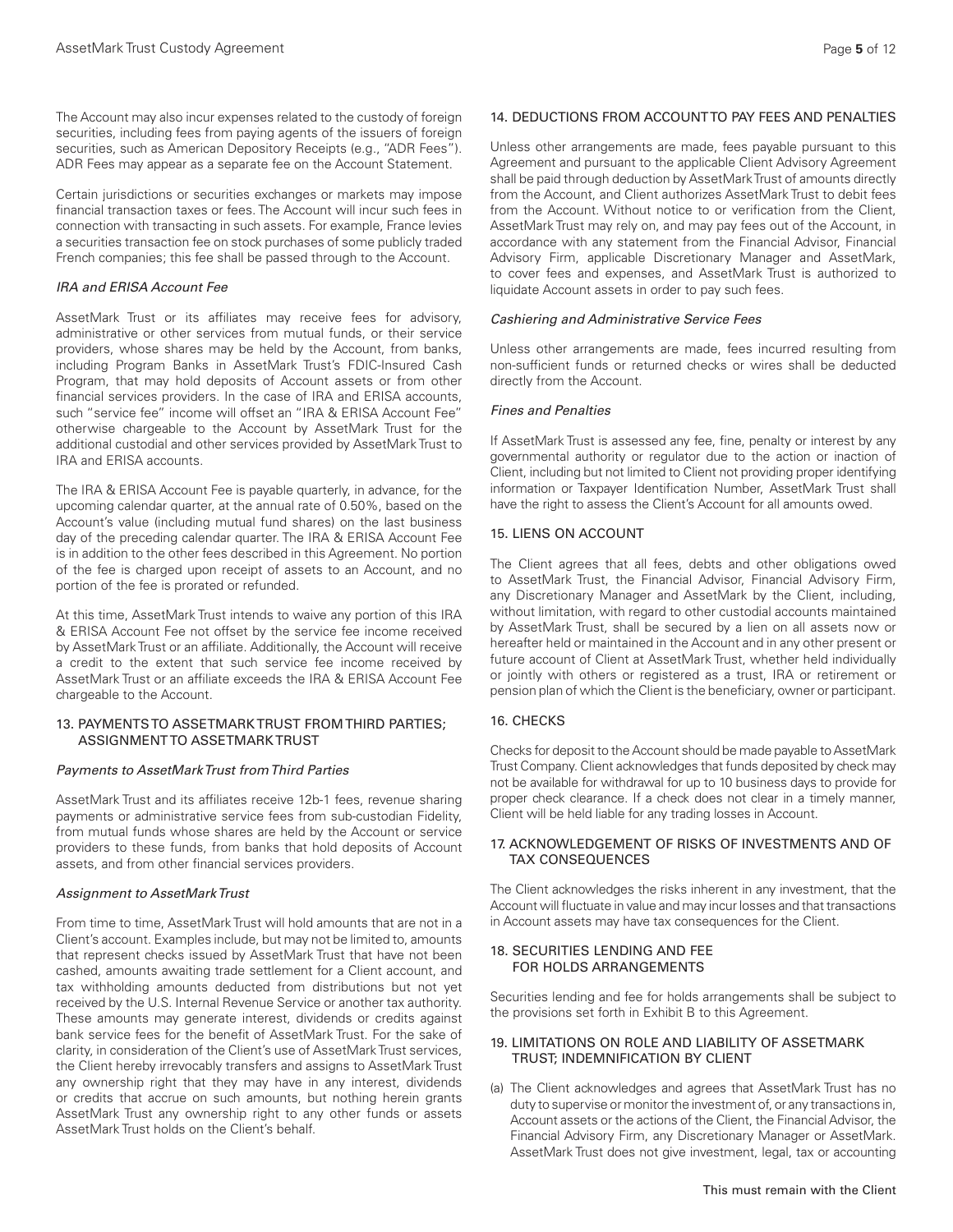advice and makes no recommendations concerning the investment of Account assets, the selection or retention of the Financial Advisor, the Financial Advisory Firm, any Discretionary Manager or AssetMark. The Client shall be responsible for the risks associated with the investment of the Account assets and for any tax liability incurred in connection with transactions involving Account assets. An Account may include an Alternative Investment. Alternative Investments generally are not publicly traded and lack a liquid market. The Client acknowledges that the value of an Alternative Investment may be difficult to ascertain and that any value reflected on an Account Statement is for informational purposes only and may not be the current value and may be significantly different than the actual market or the liquidation value of such Alternative Investment. The Client should obtain from the issuer of an Alternative Investment any applicable disclosure documents.

- (b) The Client acknowledges that a reasonable amount of time must be allowed for all account activity and transactions, including without limitation, time needed: (i) to establish the Account, including but not limited to receiving assets from a third-party; (ii) to purchase, sell and/or redeem Account assets or to change the investment objectives or the Strategy of the Account; (iii) to make changes related to the Account, including, but not limited to, address and beneficiary designations; and (iv) to liquidate and settle assets and/or transfer assets from and/or terminate the Account, and that AssetMark Trust shall not be liable for any losses, including, but not limited to, those due to market value fluctuations, tax consequences, or other consequential damages during the time taken for these processes and transactions. This is not a brokerage account and transactions may not be initiated within one or two business days of receipt of the instructions. The Client may not rely upon the time taken for previous changes or transactions.
- (c) The Client agrees to review all Account Statements, any trade confirmations and other notices and confirmations of information and promptly notify AssetMark Trust of any errors within 10 days, including without limitation whether investments recommended or made for an Account violate any Client instruction, objective or restriction for the Account. AssetMark Trust shall not be liable for any errors or losses that remain unreported for more than 10 days after receipt of mailed information or posting of electronic information.
- (d) AssetMark Trust shall not be liable for, and the Client shall indemnify AssetMark Trust, its service providers, and their affiliates and their officers, directors, shareholders, agents and employees against, any losses, damages or expenses resulting from any action or inaction by such parties or by any third party, except for losses resulting from such parties' gross negligence, reckless disregard, willful misconduct or bad faith. The limitations on AssetMark Trust's liability and the indemnification responsibilities of the Client shall apply, but not be limited to: (i) any losses in Account value and any tax implications with regard to Account assets; (ii) any action or inaction by AssetMark Trust taken in reliance upon any notice or instruction from the Client, the Financial Advisor, the Financial Advisory Firm, any Discretionary Manager or AssetMark, or AssetMark Trust's refusal, on advice of counsel, to act in accordance with such a notice or instruction; (iii) any action or inaction of the Client, the Financial Advisor, the Financial Advisory Firm, any Discretionary Manager or AssetMark, including, but not limited to, those resulting from transmittal or non-transmittal of information by AssetMark Trust; and (iv) AssetMark Trust's failure to execute unclear, poorly worded, or unexecutable instructions or other instructions given after previous instructions are underway. Under no circumstances shall AssetMark Trust be liable for indirect, consequential, special or incidental damages, including, but not limited to, loss of profits, gains, appreciation, revenue or opportunity.

(e) The Client's indemnification obligation pursuant to this Agreement shall also include the responsibility to reimburse AssetMark Trust for all attorneys' fees and costs incurred by AssetMark Trust in connection with any of the following: (i) responding to threatened claims by any party, including claims by the Client related to acts of AssetMark Trust in the administration of the Account; (ii) defending (whether successfully or not and including on appeal) against asserted claims by any third party, and against unsuccessful claims by the Client, related to actions of AssetMark Trust in the administration of the Account; and (iii) prosecuting (including on appeal) a successful claim or counterclaim against the Client seeking payment under this indemnification obligation.

#### 20. ENTIRE AND BINDING AGREEMENT

This Agreement, including its Exhibits, and its Account Application and any supplemental forms, as such may be amended, shall constitute the entire understanding between the Client and AssetMark Trust regarding AssetMark Trust's services to the Account, except that, for an Individual Retirement Account ("IRA") or a Roth Individual Retirement Account ("Roth IRA") Account established pursuant to a AssetMark Trust IRA Custodial Agreement or Roth IRA Custodial Agreement, the applicable AssetMark Trust IRA or Roth IRA Custodial Agreement shall supplement this Agreement, and that certain forms and accompanying language, such as beneficiary designation forms, provided by AssetMark Trust may also supplement this Agreement.

Client represents and warrants to have full power, authority and capacity to enter this Agreement. If this Agreement is entered into by a trustee or other fiduciary, including but not limited to someone meeting the definition of "fiduciary" under the Employee Retirement Income Security Act of 1974 ("ERISA"), such trustee or fiduciary represents and warrants that Client is permitted and authorized to enter this Agreement. Client represents that this Agreement, including those portions applicable to Securities Lending and Fee for Holds Arrangements, constitutes a legal, valid, and binding obligation enforceable against them and that their performance of their obligations under this Agreement shall at all times comply with all applicable laws and regulations.

# 21. MODIFICATION OF AGREEMENT AND INSTRUCTIONS

This Agreement may only be amended in writing. AssetMark Trust may amend this agreement, including the fees payable under it, by giving the Client written notice of any amendment a sufficient time in advance of the effective date of such amendment to permit the Client to provide notice of termination of this Agreement.

Any instruction, form, beneficiary designation or change request received by AssetMark Trust shall be effective only upon acceptance by AssetMark Trust, which may be conditioned on compliance with AssetMark Trust's policies, procedures or safeguards or those of a third party. Until its acceptance of a new instruction, form, designation or change, AssetMark Trust shall be entitled to rely on previously accepted instructions or designations and shall not be liable for inaction on unaccepted or unexecutable instructions. AssetMark Trust's records shall be conclusive as to accepted instructions, forms, designations and change requests. Client acknowledges that, upon termination of an Account, not all assets may be transferrable in kind and that, in such a situation, AssetMark Trust's policies are generally to liquidate such investments and transfer cash.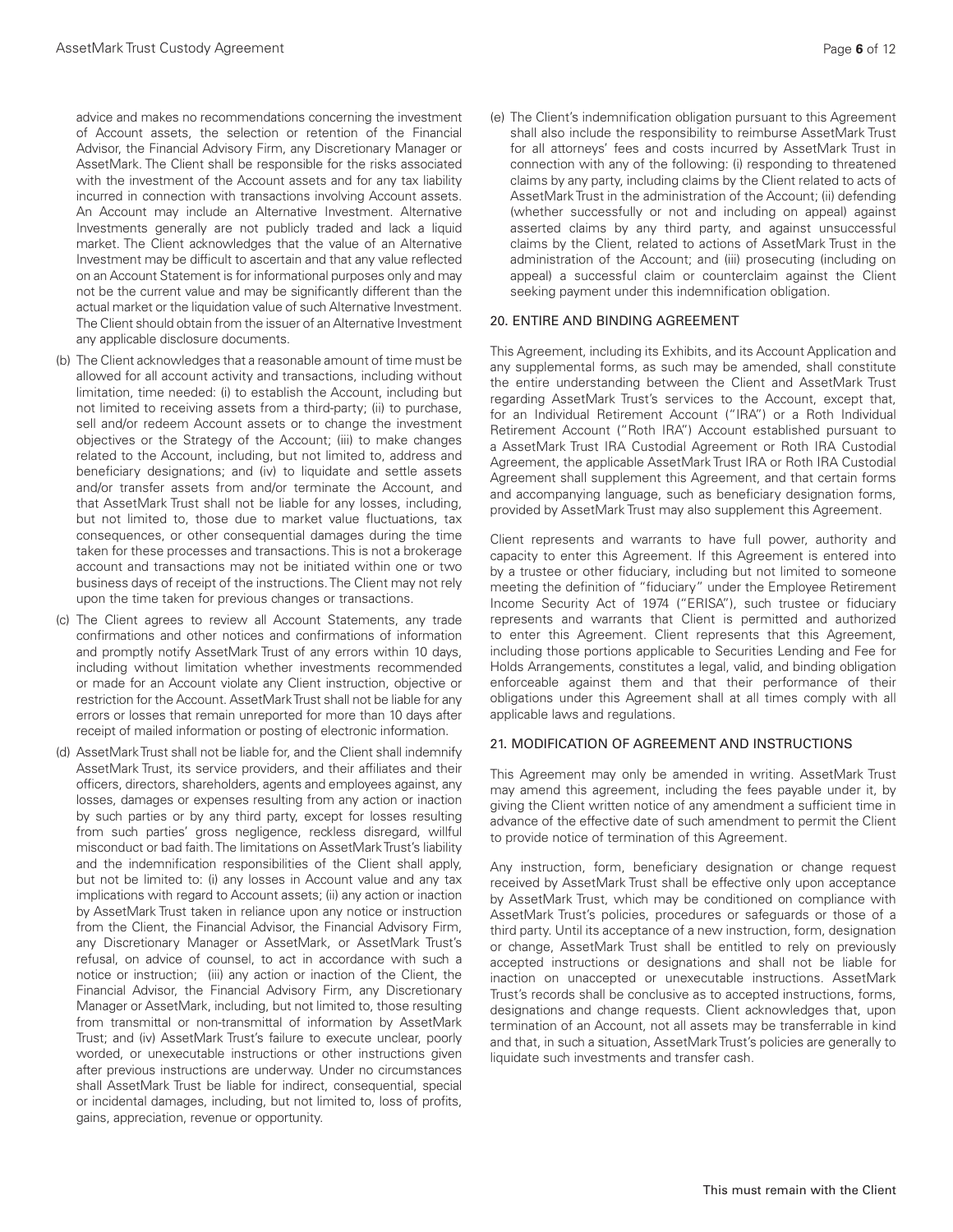#### 22. NOTICES

Any notice or instruction to AssetMark Trust must be in writing and delivered to AssetMark Trust Company at P.O. Box 40018, Lynchburg, VA 24506-4018 or such other address provided by AssetMark Trust. Communications and notices to Client shall be delivered to the Client's U.S. postal and/or electronic mail, as appropriate, address of record as contained in AssetMark Trust records.

## 23. GOVERNING LAW

This Agreement shall be governed by the laws of the State of Arizona, as applied to contracts entered into and completely performed in New York.

## 24. NO AGENCY CREATED

The Financial Advisor, the Financial Advisory Firm, and any Discretionary Manager or Model Provider, and their respective employees and agents, are not agents of AssetMark Trust, and AssetMark Trust shall be liable to Client or any other party for any act or omission of another such party or its employees on the basis of a principal's liability for the acts or omissions of its agent or on the basis of an employer's liability for the acts or omissions of its employee.

#### 25. ASSIGNMENT AND SUCCESSORS

AssetMark Trust may assign its rights and duties under this Agreement to any person or entity upon 30 days prior written notice to the Client. The terms and conditions of this Agreement shall be binding upon the heirs, executors, administrators, successors, assigns, and personal representatives of the Client and inure to the benefit of the Custodian and its successors and assigns.

#### 26. TERMINATION

The Client may terminate the Account at any time by giving written notice to AssetMark Trust. If there is more than one Client, any one Client, acting alone, shall have authority to terminate the Account. AssetMark Trust may terminate the Account and distribute Account assets to the Client at any time without cause or reason. Upon any termination, Client shall remain liable for any unpaid fees, debts, or other obligations incurred in connection with the Account.

#### 27. DISPUTE RESOLUTION BY BINDING ARBITRATION

**PLEASE READ THIS "DISPUTE RESOLUTION BY BINDING ARBITRATION" PROVISION VERY CAREFULLY. IT LIMITS CLIENT'S RIGHTS IN THE EVENT OF A DISPUTE BETWEEN CLIENT AND ASSETMARK TRUST, SUBJECT TO THE TERMS AND OPT-OUT OPTION SET FORTH BELOW.**

**(a) Scope of Arbitration Provision. Any and all past, present or future controversy, claim or dispute arising out of, or relating to, this Agreement or the Account with AssetMark Trust, the activities or relationships that involve, lead to, or result from this Agreement, including any AssetMark Trust affiliate, or any of the current or former officers, directors, agents and/ or employees of these entities or persons or any actions or services of any manner or type that were (or were to be) performed or provided by any of the above persons or entities, including but not limited to any controversy, claim or dispute arising out of or related to the breach, termination, enforcement, interpretation or validity or enforceability of this Agreement and the scope and applicability of this agreement to arbitrate or any aspect thereof (each, a "Dispute"), shall be resolved by arbitration before the Judicial Arbitration and**  **Mediation Service ("JAMS"); unless the Client (i) opts out as provided in Section 27(d) below; or (ii) the Dispute is subject to an exception to this agreement to arbitrate set forth in Section 27(i).**

- **(b) Informal Dispute Resolution. AssetMark Trust wants to address Client concerns without the need for a formal legal dispute. Before filing a claim against AssetMark Trust, the Client agrees to try to resolve the Dispute informally by contacting AssetMark Trust. Similarly, AssetMark Trust will undertake reasonable efforts to contact the Client (if AssetMark Trust has contact information for Client) to resolve any claim AssetMark Trust may possess informally before taking any formal action. If a Dispute is not resolved within 30 days after the email noting the Dispute is sent, the Client or AssetMark Trust may initiate an arbitration proceeding as described below.**
- **(c) The Client and AssetMark Trust Both Agree To Arbitrate. By agreeing to this Agreement, the Client and AssetMark Trust each and both agree to resolve any Disputes through final and binding arbitration as discussed herein, except as set forth under Section 27(i) "Exceptions to Agreement To Arbitrate" below.**
- **(d) Opt-Out of Agreement to Arbitrate. The Client may opt out of the binding arbitration described in this section by sending AssetMark Trust written notice within thirty (30) days following the date the Client first agrees to this Agreement (such notice, an "Arbitration Opt-out Notice"). If the Client does not provide AssetMark Trust with an Arbitration Opt-out Notice within the thirty (30) day period, the Client will be deemed to have knowingly and intentionally waived its right to litigate any Dispute except with regard to the exceptions set forth below.**
- **(e) Judicial Forum for Disputes. Except as otherwise required by applicable law, in the event that this "Dispute Resolution by Binding Arbitration" section is found not to apply, the exclusive jurisdiction and venue of any Dispute (other than small claims actions) will be the state and federal courts located in Maricopa County, Arizona, and each of the parties hereto waives any objection to jurisdiction and venue in such courts. The Client and AssetMark Trust both further agree to waive their rights to a jury trial.**
- **(f) Arbitration Procedure. The arbitration shall be administered by JAMS pursuant to the JAMS Comprehensive Arbitration Rules and Procedures. The JAMS rules are available at www. jamsadr.com or by calling 1-800-352-5267. In a Dispute involving \$10,000 or less, any hearing will be telephonic unless the arbitrator finds good cause to hold an in-person hearing instead. If a hearing is warranted, arbitration will be held at the JAMS office closest to the Client's address of record or such other location as the parties may agree. Arbitration will proceed on an individual basis and will be handled by a sole arbitrator. The single arbitrator shall be a retired judicial officer. If the parties are unable to agree upon an arbitrator within fourteen (14) days of delivery of the Demand for Arbitration, then JAMS will appoint the arbitrator in accordance with the JAMS rules. The arbitrator shall be authorized to award any remedies, including injunctive relief, that would be available to the Client in an individual lawsuit and that are not waivable under applicable law. Notwithstanding any language to the contrary in this Section 27, if a party seeks injunctive relief that would significantly impact other Clients as reasonably determined by either party, the parties agree that such arbitration will proceed on an individual basis but will be**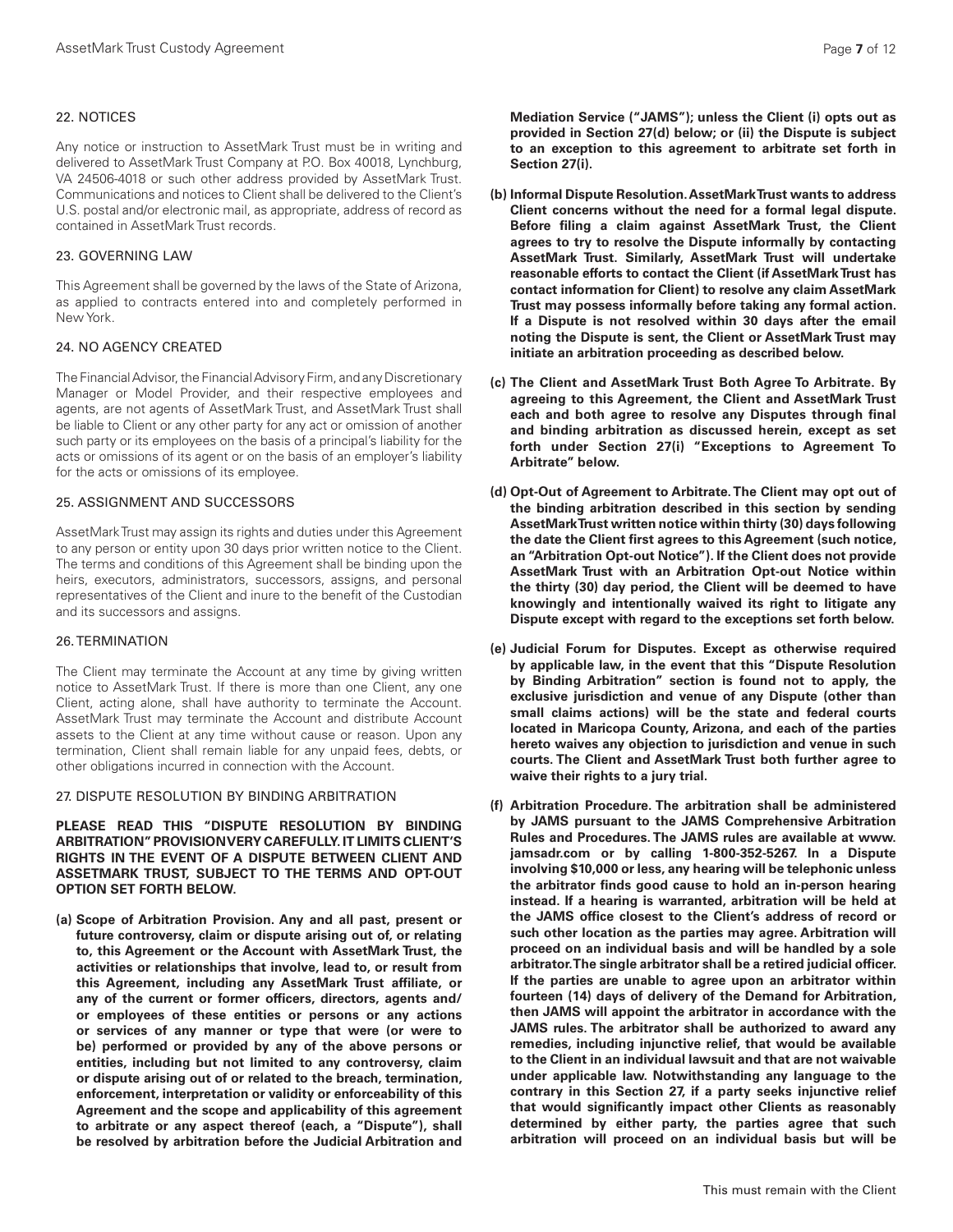**handled by a panel of three (3) arbitrators. Each party shall select one arbitrator, and the two party-selected arbitrators shall select the third, who shall serve as chair of the arbitral panel. That chairperson shall be a retired judge with experience arbitrating or mediating disputes. In the event of disagreement as to whether the threshold for a three-arbitrator panel has been met, the sole arbitrator appointed in accordance with this Section shall make that determination. If the arbitrator determines a three-person panel is appropriate, the arbitrator may – if selected by either party or as the chair by the two partyselected arbitrators – participate in the arbitral panel. Except as may be required by law, neither a party nor an arbitrator may disclose the existence, content, status or results of any arbitration hereunder without the prior written consent of the other parties in the arbitration.**

- **(g) CLASS ACTION WAIVER. ALL DISPUTES WILL BE ADJUDICATED ONLY ON AN INDIVIDUAL BASIS AND NOT IN A CLASS OR REPRESENTATIVE ACTION OR AS A MEMBER OF A CLASS, MASS, CONSOLIDATED OR REPRESENTATIVE ACTION, IRRESPECTIVE OF THE FORUM IN WHICH THEY ARE HEARD. ANY CLAIM ASSERTED BY A PARTY SHALL NOT BE JOINED, FOR ANY PURPOSE, WITH THE CLAIM OR CLAIMS OF ANY OTHER PERSON OR ENTITY, UNLESS ALL PARTIES SPECIFICALLY AGREE TO JOINDER OF INDIVIDUAL ACTIONS. IF A COURT OR ARBITRATOR DETERMINES IN AN ACTION BETWEEN THE PARTIES THAT THIS WAIVER IS UNENFORCEABLE, THE PARTIES' AGREEMENT TO ARBITRATE WILL BE VOID FOR PURPOSES OF THAT PARTICULAR ACTION. THE PARTIES DO NOT CONSENT TO CLASS ARBITRATION.**
- **(h) Arbitration Shall be Final; Parties Retain Substantive Rights. The arbitration shall be final and binding, and judgment on the award may be entered in any court having jurisdiction. Nothing in this Agreement will be read to eliminate or abridge any substantive legal right (as opposed to a procedural right, mechanism or forum) that the parties may have under federal or state law, including federal and state securities laws and ERISA.**
- **(i) Exceptions to Agreement to Arbitrate. Notwithstanding the Client and AssetMark Trust's agreement to arbitrate Disputes, the Client and AssetMark Trust retain the following rights: the Client and AssetMark Trust retain the right (i) to bring an individual action in small claims court; and (ii) to seek injunctive or other equitable relief in a court of competent jurisdiction to prevent the actual or threatened infringement, misappropriation or violation of a party's copyrights, trademarks, trade secrets, patents or other intellectual property rights.**
- **(j) Fees. For claims where less than \$10,000.00 is in dispute, if the arbitrator finds that the Client is the prevailing party in the arbitration, the Client will be entitled to a recovery of attorneys' fees and costs. Except for claims determined to be frivolous, AssetMark Trust agrees not to seek an award of attorneys' fees in arbitration of any individual claim where less than \$10,000.00 is in dispute, even if an award is otherwise available under applicable law. For claims where less than \$10,000 is in dispute, AssetMark Trust will pay all filing, administrator, and arbitrator fees, unless the arbitrator(s) finds that either the substance of your claim or the relief sought was frivolous or was brought for an improper purpose (as measured by the standards set forth in Federal Rule of Civil Procedure 11(b)). For claims where more than \$10,000 is**

**in dispute, the payment of filing, administration and arbitrator fees will be governed by the JAMS Comprehensive Arbitration Rules and Procedures.**

**(k) This section 27 shall survive termination of this Agreement. With the exception of Section 27(g) "CLASS ACTION AND COLLECTIVE ARBITRATION WAIVER," if a court decides that any part of this Section 27 is invalid or unenforceable, then the remaining portions of this Section 27 shall nevertheless remain valid and in force. In the event that a court finds that all or any portion of Section 27(g) "CLASS ACTION AND COLLECTIVE ARBITRATION WAIVER" to be invalid or unenforceable, then the entirety of this Section 27 "Dispute Resolution By Binding Arbitration" shall be deemed void and any remaining Dispute must be litigated in court pursuant to Section 27(e).**

#### **EXHIBIT A – ERISA AND IRA SUPPLEMENT TO ASSETMARK TRUST CUSTODY AGREEMENT**

This Supplement to the AssetMark Trust Custody Agreement shall apply to Clients for which AssetMark Trust holds in custody any portion of the assets: 1. of a plan, and related trust, governed by the Employee Retirement Income Security Act of 1974 ("ERISA"), (collectively, the "Plan") for the Trustees of the Plan (the "Trustees") or 2. of an Individual Retirement Account (an "IRA").

The term "Client" in this Supplement shall include the Plan Trustee(s). If the "named fiduciary" (as defined in ERISA) of the Plan, who is authorized to contract with AssetMark Trust, is referred to by a term other than "Trustee," then all references to "Trustee" and "Client" herein shall include such fiduciary and "Trustee" shall not refer to AssetMark Trust. In the instance of an IRA, "Client" shall include the individual in whose name the IRA is established, and for purposes of this Exhibit A, "Trustee" shall not refer to AssetMark Trust.

In the event of any inconsistency or conflict between this Supplement and any other terms or provisions of the AssetMark Trust Custody Agreement, then this Supplement shall control.

- 1. The Client and/or their Financial Advisor shall notify AssetMark Trust if the Client is subject to ERISA.
- 2. The Client hereby represents and warrants having full power, authority and capacity to execute the AssetMark Trust Custody Agreement (the "Agreement"). If the Agreement is entered into by a Trustee or other fiduciary, including but not limited to someone meeting the definition of "fiduciary" under ERISA, or an employee benefit plan subject to ERISA, such Trustee or other fiduciary represents and warrants that the Client's contracting for AssetMark Trust's services is permitted by the relevant governing instrument of such Plan, and that the Client is duly authorized to enter into this Agreement. The Client agrees to furnish such documents or certifications to AssetMark Trust as required under ERISA or as AssetMark Trust reasonably requests. The Client further agrees to advise AssetMark Trust of any event or circumstance that might affect this authority or the validity of this Agreement. The Client additionally represents and warrants that (i) its governing instrument provides that an "investment manager" (as defined in Section 3(38) of ERISA) may be appointed and (ii) the person executing and delivering this Agreement on behalf of the Client is a "named fiduciary" as defined under ERISA who has the power under the Plan to appoint an investment manager and contract with a custodian.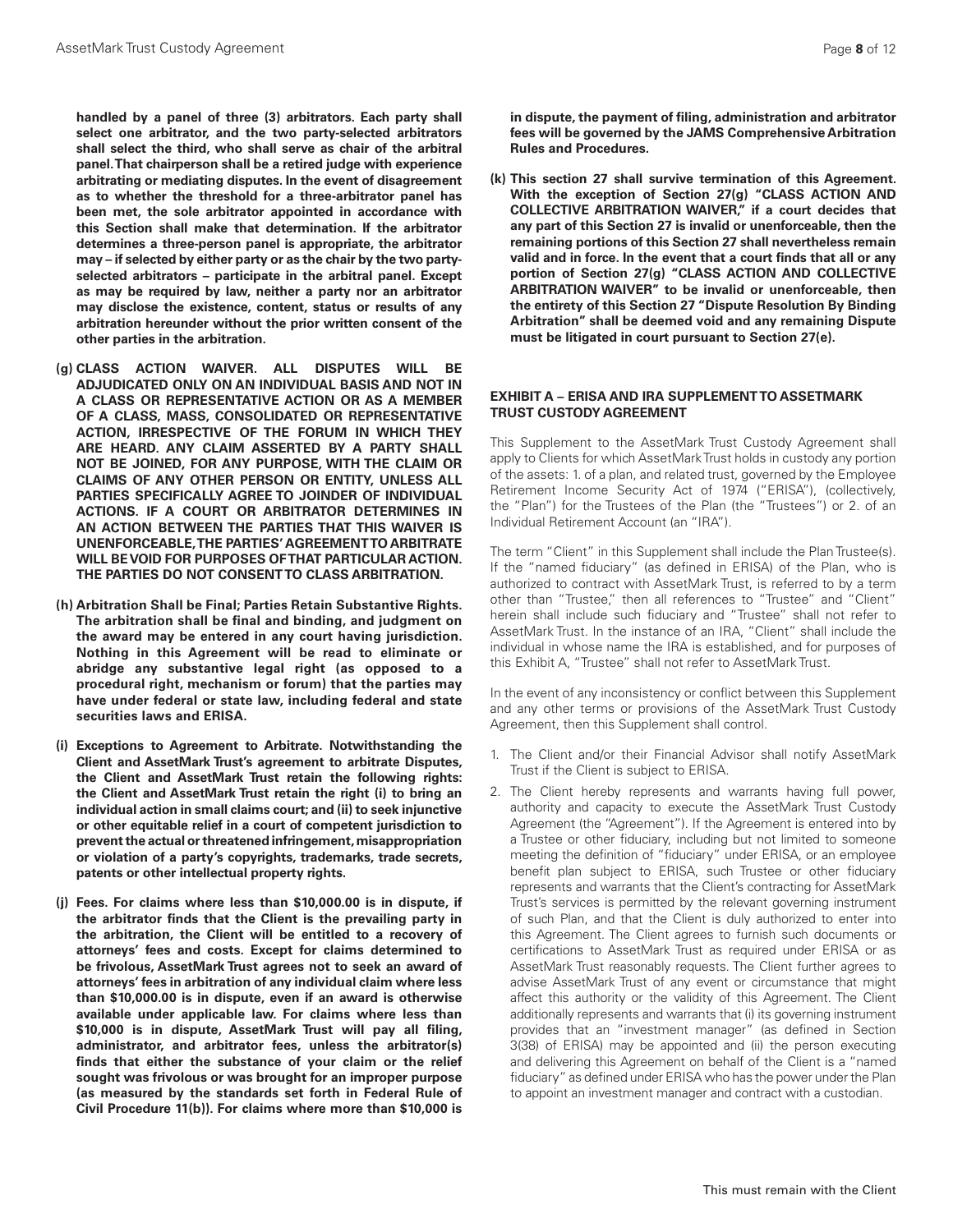- 3. While the parties do not acknowledge whether or not such bonding requirements apply to AssetMark, for any Plan assets, the Client agrees to obtain and maintain, for the period of this Agreement, the bond required for fiduciaries by Section 412 under ERISA and to include AssetMark Trust among those covered by such bond.
- 4. The Client has read, fully understands and agrees to be bound by the terms and conditions of the Agreement currently in effect and as may be amended from time to time.
- 5. The Trustees acknowledge that they are responsible for the diversification of the Plan's investments and AssetMark does not have any such responsibility.
- 6. The Client hereby acknowledges and agrees to a separate custody fee for ERISA Plans and IRAs (the "IRA & ERISA Account Fee"). The IRA & ERISA Account Fee pays for extensive custodial and related services provided by AssetMark Trust to such IRA and ERISA accounts. The annual rate of this fee 0.50% and is discussed in the IRA & ERISA Account Fee section of the AssetMark Trust Custody Agreement. The IRA & ERISA Account Fee is offset by fees and income that AssetMark Trust and/or its affiliates, including AssetMark, Inc., may receive from Fidelity or other service providers, such as advisers, fund principal underwriters or administrators, in which Account assets are invested, including funds managed by AssetMark or a AssetMark affiliate, from banks, including Program Banks in AssetMark Trust's FDIC-Insured Cash Program, that may hold deposits of Account assets or from other institutions holding Account deposits, investments or assets or from their services providers. At this time, the AssetMark Trust intends to waive any portion of the IRA & ERISA Account Fee not offset by this income. The Account will receive a credit to the extent that this income paid to AssetMark Trust and its affiliates exceeds the IRA & ERISA Account Fee.

#### **EXHIBIT B – AGREEMENT REGARDING SECURITIES LENDING AND FEE FOR HOLDS ARRANGEMENTS**

The Client agrees as follows with respect to securities held in the Account in connection with Securities Lending and Fee for Holds Arrangements.

#### 1. DEFINITIONS

The following definitions apply to the provisions of the Agreement regarding the Client's participation in Securities Lending and Fee for Holds Arrangements:

*Available Securities* means those securities held by AssetMark Trust for Client that may be used in the securities lending or fee for holds programs. Available Securities shall include all Account securities held by AssetMark Trust, except those securities that are specifically identified by written notice, acceptable to AssetMark Trust, as not being Available Securities. Available Securities shall not include those Account securities subject to a lien by a third party pursuant to an agreement (usually called a "control agreement") to which AssetMark Trust has agreed. In the absence of such written notification, AssetMark Trust shall have no responsibility for determining whether any Account securities should be excluded from the definition of Available Securities and excluded from the securities lending program.

*Borrower* means any of the entities to which Available Securities may be loaned under a Securities Loan Agreement.

*Collateral* means collateral delivered by a Borrower to secure its obligations under a Securities Loan Agreement.

*Loan* means a loan of Available Securities to a Borrower.

*Loaned Security* shall mean any "security" which is delivered as a Loan under a Securities Loan Agreement; provided that, if any new or different security shall be exchanged for any Loaned Security by recapitalization, merger, consolidation, or other corporate action, such new or different security shall, effective upon such exchange, be deemed to become a Loaned Security in substitution for the former Loaned Security for which such exchange was made.

*Market Value* of a security means the market value of such security (including, in the case of a Loaned Security that is a debt security, the accrued interest on such security) as determined by the independent pricing service designated by AssetMark Trust, or such other independent sources as may be selected by AssetMark Trust on a reasonable basis.

*Replacement Securities* means securities of the same issuer, class and denomination as Loaned Securities.

*Securities Loan Agreement* means the agreement between a Borrower and AssetMark Trust (on behalf of Client) that governs Loans.

## 2. APPOINTMENT OF ASSETMARK TRUST AS AGENT FOR SECURITIES LENDING AND FEE FOR HOLDS ARRANGEMENTS

The Client hereby appoints and authorizes AssetMark Trust, its affiliates or subsidiaries, as its agent to lend Available Securities to Borrowers in accordance with the terms of this Agreement and its provisions regarding securities lending. AssetMark Trust shall have the responsibility and authority to do, or cause to be done, all acts that AssetMark Trust shall determine to be desirable, necessary, or appropriate to implement and administer this securities lending program. Client agrees that AssetMark Trust is acting as a fully disclosed agent and not as principal in connection with the securities lending program. AssetMark Trust may take action as agent of Client on an undisclosed or a disclosed basis. AssetMark Trust is also hereby authorized to request a third party to undertake certain custodial functions in connection with holding of the Collateral provided by a Borrower pursuant to the terms hereof. In connection therewith, AssetMark Trust may instruct said third party to establish and maintain a Borrower's account and a AssetMark Trust account wherein all Collateral, including cash, shall be maintained by said third party in accordance with the terms of a form of custodial arrangement which shall also be consistent with the terms hereof. The fee from the Borrower shall be allocated between AssetMark Trust and Account with the Account being credited with 75% of the fee when received and AssetMark Trust retaining 25% of the fee.

The Client also authorizes AssetMark Trust, its affiliates or subsidiaries, as its agent, to enter into "fee for holds arrangements" with respect to certain Available Securities. AssetMark Trust will, in return for a fee from the Borrower, hold and reserve certain Available Securities and to refrain from lending such Available Securities to any third party without the Borrower's permission, provided, however, that the fee for holds arrangements shall not restrict or otherwise affect Client's ownership rights with regard to the Available Securities. The fee from the Borrower shall be allocated between AssetMark Trust and Client's Account with the Account being credited with 75% of the fee when received and AssetMark Trust retaining 25% of the fee.

AssetMark Trust has discretion in choosing counterparties for securities lending and fee for holds arrangements, and can consider issues such as creditworthiness, operational experience and reputation in addition to price when choosing such counterparties. AssetMark Trust does not represent that it will receive the highest rates or fees available in the market when it makes such arrangements.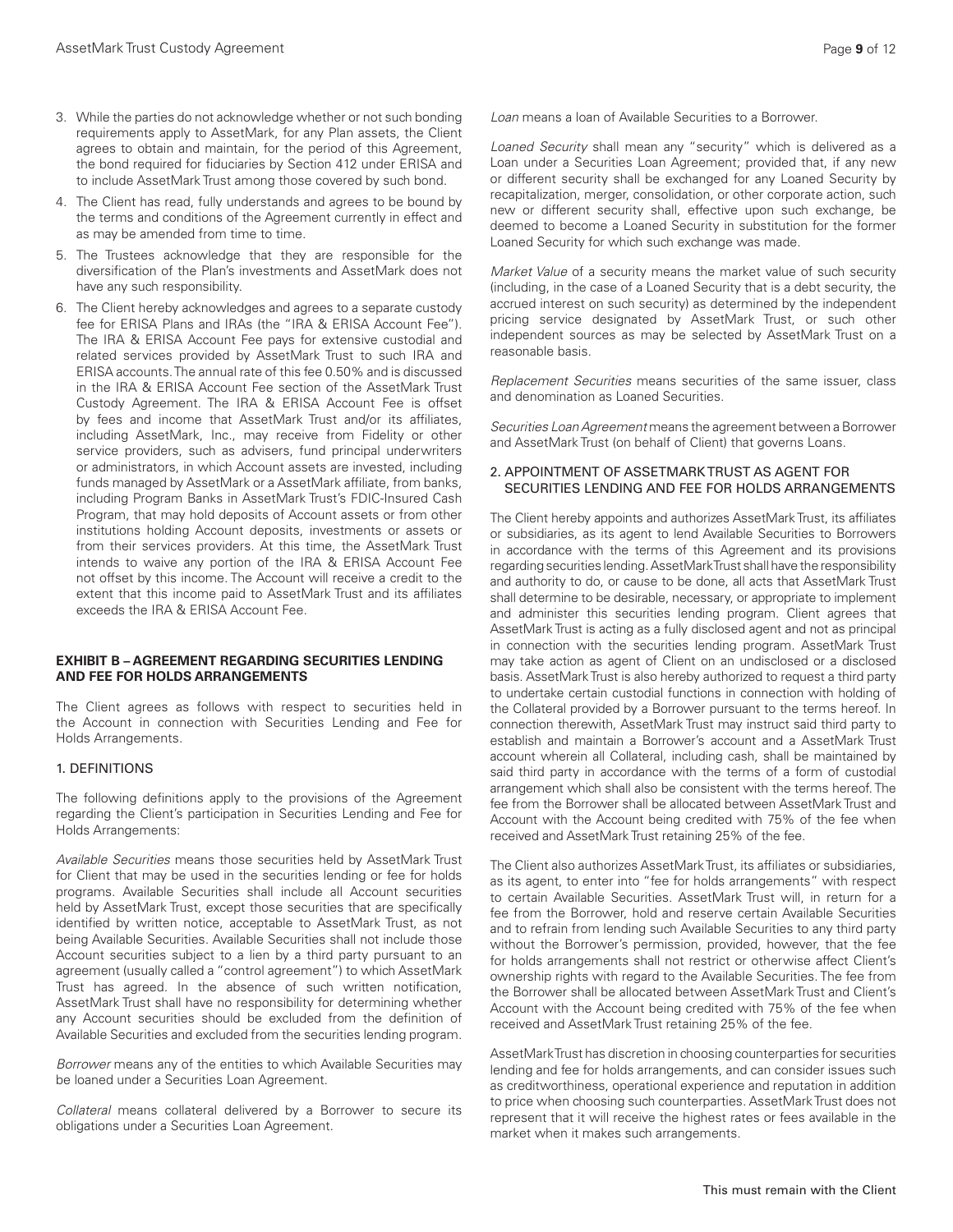## 3. SECURITIES LOAN ARRANGEMENTS

Client authorizes AssetMark Trust to enter into one or more Securities Loan Agreements with such Borrowers as may be selected by AssetMark Trust. AssetMark Trust may, subject to the terms of this Agreement and its provisions regarding Securities Lending and Fee for Holds Arrangements and applicable law, borrow the Available Securities for its own account or loan it to an affiliate and it or its affiliate may have, as a result, a material interest with respect to that transaction. Any such transaction shall be an "arm's length" transaction and shall be made otherwise in compliance with applicable law. Each Securities Loan Agreement shall have such terms and conditions as AssetMark Trust may negotiate with the Borrower. Certain terms of individual Loans, including rebate fees to be paid to the Borrower for the use of cash Collateral, shall be negotiated at the time a Loan is made and renegotiated from time to time as AssetMark Trust deems appropriate in AssetMark Trust's sole discretion.

## 4. LOANS OF AVAILABLE SECURITIES

AssetMark Trust shall be responsible for determining whether any Loans shall be made and shall have the authority to terminate any Loan in its discretion, at any time and without prior notice to the Client.

Client acknowledges that AssetMark Trust administers securities lending programs for other Clients of AssetMark Trust. AssetMark Trust shall allocate securities lending opportunities among its Clients, using reasonable and equitable methods established by AssetMark Trust from time to time. AssetMark Trust does not represent or warrant that any amount or percentage of the Client's Available Securities will in fact be loaned to Borrowers. The Client agrees that it shall have no claim against AssetMark Trust and AssetMark Trust shall have no liability based on or relating to loans made for other Clients, or loan opportunities refused hereunder, whether or not AssetMark Trust has made fewer or more loans for any other Client, and whether or not any loan for another Client, or the opportunity refused, could have resulted in loans made under this Agreement and its provisions regarding Securities Lending and Fee for Holds Arrangements.

The Client also acknowledges that, under the applicable Securities Loan Agreements, the Borrowers will not be required to return Loaned Securities immediately upon receipt of notice from AssetMark Trust terminating the applicable Loan, but instead will be required to return such Loaned Securities within such period of time following such notice as is specified in the applicable Securities Loan Agreement and in no event later than the end of the customary settlement period. Upon receiving a notice from Client that Available Securities which have been loaned to a Borrower should no longer be considered Available Securities, AssetMark Trust shall use its reasonable efforts to notify promptly thereafter the Borrower which has borrowed such securities that the Loan of such Available Securities is terminated and that such Available Securities are to be returned within the time specified by the applicable Securities Loan Agreement and in no event later than the end of the customary settlement period.

#### 5. DISTRIBUTIONS ON AND VOTING RIGHTS WITH RESPECT TO LOANED SECURITIES

Client represents and warrants that it is the beneficial owner of all Available Securities, free and clear of all liens, claims, security interests and encumbrances, and that it is entitled to receive all distributions made by the issuer with respect to Loaned Securities. Except as may be provided in the Securities Loan Agreements, all interest, dividends, class action recoveries and other distributions paid with respect to Loaned Securities shall be credited to Client's Account on the payable date and any non-cash distribution on Loaned Securities, which is in the nature of a stock split or a stock dividend, shall be added to the

Loan (and shall be considered to constitute Loaned Securities) as of the date such non-cash distribution is received by the Borrower. Client acknowledges that they will not be entitled to participate in any dividend reinvestment program, and that neither they nor their Investment Manager will be able to vote Available Securities that are on loan as of the applicable record date for such Available Securities.

Client also acknowledges that payments of distributions from Borrower to are in substitution for the interest or dividend accrued or paid in respect of Loaned Securities and that the tax and accounting treatment of such payments differs from the tax and accounting treatment of such interest or dividend. Reports of substitute interest and dividends as well as other distributions will be provided to Client by AssetMark Trust.

## 6. COLLATERAL TO SECURE OBLIGATIONS OF BORROWERS

(a) Receipt of Collateral. Client hereby authorizes AssetMark Trust, or a third party, to receive and hold Collateral from Borrowers to secure the obligations of Borrowers with respect to any Loan of Available Securities. All investments of cash Collateral shall be for the Account and at the risk of Client. Concurrently with, or prior to the delivery of, the Loaned Securities to the Borrower, AssetMark Trust shall receive from the Borrower Collateral in a form acceptable to AssetMark Trust.

The initial Collateral received shall (1) in the case of Loaned Securities denominated in United States Dollars or whose primary trading market is located in the United States or sovereign debt issued by foreign governments, have a value of 102% of the Market Value of the Loaned Securities, plus accrued interest, if any, on debt securities or (2) in the case of Loaned Securities which are not denominated in United States Dollars or whose primary trading market is not located in the United States, have a value of 105% of the Market Value of the Loaned Securities, plus accrued interest, if any, on debt securities or (3) have such other higher value as may be applicable in the jurisdiction in which such Loaned Securities are customarily traded.

- (b) Marking to Market. AssetMark Trust shall value all Loaned Securities on a daily basis in accordance with its customary practice. To the extent any additional Collateral is required, AssetMark Trust shall credit such additional Collateral to AssetMark Trust's Securities Lending Collateral account for the benefit of Client on the day such Collateral is received from the Borrower.
- (c) Return of Collateral. *The* Collateral shall be returned to Borrower at the termination of the Loan upon the return of the Loaned Securities by Borrower to AssetMark Trust in accordance with the applicable Securities Loan Agreement.
- (d) Limitations. AssetMark Trust shall exercise reasonable care, skill, diligence and prudence in the investment of Collateral. Subject to the foregoing limits and standard of care, AssetMark Trust does not assume any market or investment risk of loss with respect to the investment of cash Collateral. If the value of the cash Collateral so invested is insufficient to return any and all other amounts due to such Borrower pursuant to the Securities Loan Agreement, Account shall be responsible for such shortfall.

## 7. INVESTMENT OF CASH COLLATERAL AND COMPENSATION

To the extent that a Loan is secured by cash Collateral, such cash Collateral, including money received with respect to the investment of the same, or upon the maturity, sale, or liquidation of any such investments, shall be invested by AssetMark Trust as agent for the Client. The Client acknowledges and agrees that AssetMark Trust is acting as agent on the Client's behalf in connection with the investment of cash received as Collateral and that neither AssetMark Trust nor any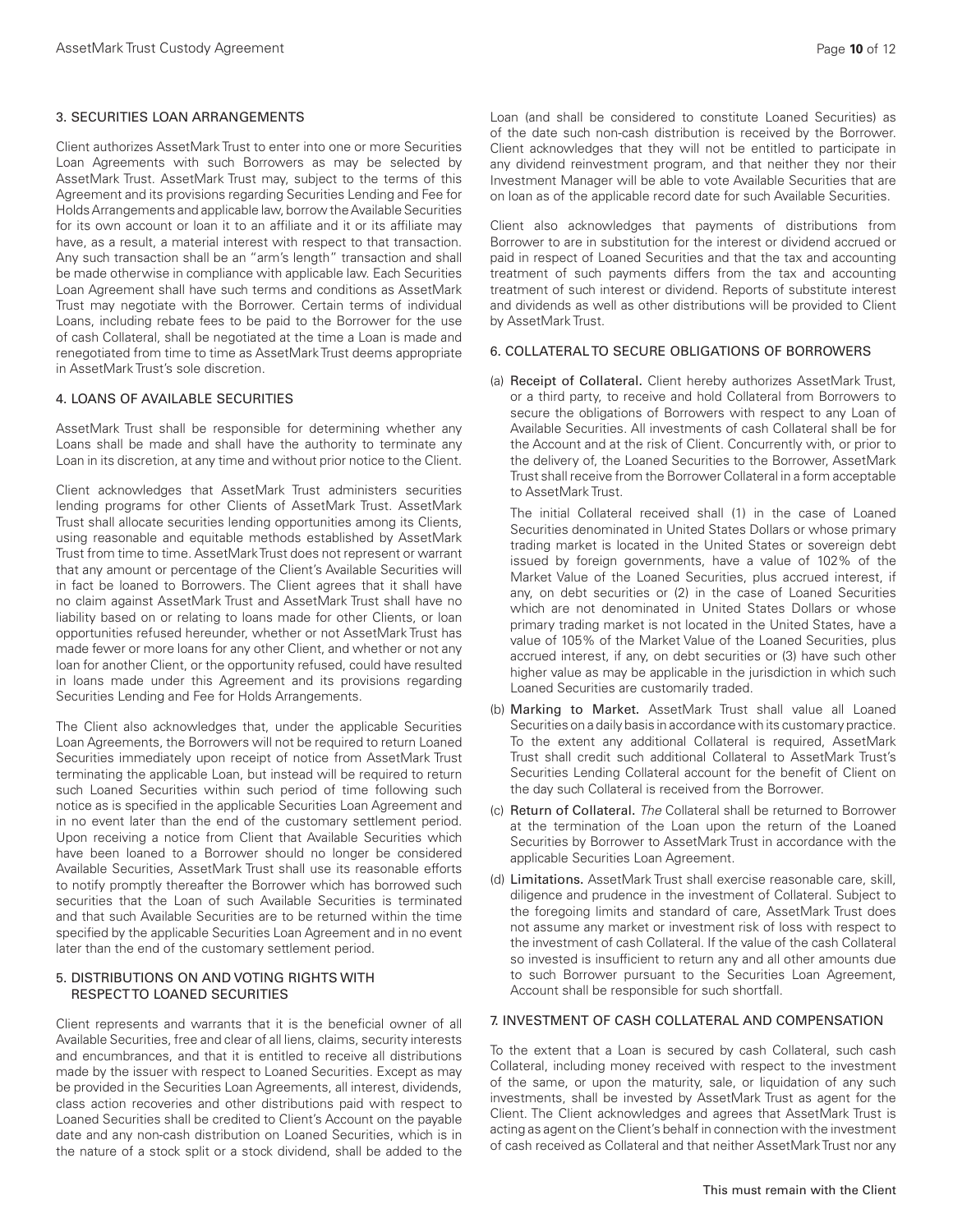of its affiliates acts as investment adviser to the Client with respect to the investment of the Collateral. The Client understands that the Client bears the risk of investment loss, including any decline in value of the Collateral investments.

In the event the net income generated by any investment made pursuant to the above paragraph does not equal or exceed the amount due the Borrower (the rebate fee for the use of cash Collateral) in accordance with the agreement between Borrower and AssetMark Trust, the rebate fee shall be renegotiated or the Loan(s) shall be terminated and the Loaned Securities recalled by AssetMark Trust.

To the extent that a Loan is secured by non-cash Collateral, the Borrower shall be required to pay a loan premium, the amount of which shall be negotiated by AssetMark Trust. Such loan premium shall be allocated between AssetMark Trust and Client's Account with the Account being credited with 75% of the fee when received and AssetMark Trust retaining 25% of the fee.

Client hereby agrees that it shall reimburse AssetMark Trust for any and all funds advanced by AssetMark Trust on behalf of Client as a consequence of Client's obligations hereunder, including Client's obligation to return cash Collateral to the Borrower and to pay any fees due the Borrower.

# 8. RECORDKEEPING AND REPORTS

AssetMark Trust will establish and maintain such records as are reasonably necessary to account for Loans that are made and the income derived there from. AssetMark Trust will provide Client with a statement describing the Loans made, and the income derived from the Loans, during the period covered by such statement.

#### 9. LIMITATIONS ON ASSETMARK TRUST'S LIABILITY AND STANDARD OF CARE

The limitations on AssetMark Trust's liability and the indemnification obligations of the Client Owner set forth in the provisions of this Agreement Regarding Securities Lending and Fee for Holds Arrangements are in addition to, and are intended to supplement, the limitations on AssetMark Trust's liability and the indemnification obligations of the Client otherwise set forth in the Client's AssetMark Trust Custody Agreement.

Subject to the requirements of applicable law, AssetMark Trust shall not be liable for and Account Owner shall indemnify AssetMark Trust, its affiliates and their officers, directors, shareholders, agents and employees against, any losses, damages or expenses resulting from any action or inaction by AssetMark Trust or by any third party, except for losses resulting from AssetMark Trust's gross negligence, reckless disregard, willful misconduct or bad faith. The Client agrees to reimburse and hold AssetMark Trust harmless from and against any liability, loss and expense, including counsel and attorneys' fees, expenses and court costs, arising from or in connection with: (i) any breach of any representation, covenant or agreement of the Client contained in the provisions of this Agreement Regarding Securities Lending and Fee for Holds Arrangements or any Loan; (ii) claims of any third parties, including any Borrower; (iii) all taxes and other governmental charges; and (iv) any out-of-pocket or incidental expenses. AssetMark Trust may, upon notice and with proper supporting documentation, charge any amounts to which it is entitled hereunder against the Client's Account. Without limiting the generality of the foregoing, the Client agrees: (i) that AssetMark Trust shall not be responsible for any statements, representations or warranties which any Borrower makes in connection with any securities loans hereunder, or for the performance by any Borrower of the terms of a Loan, or any agreement related thereto, and shall not be required to

ascertain or inquire as to the performance or observance of, or a default under the terms of, a Loan or any agreement related thereto; (ii) that AssetMark Trust shall be fully protected in acting in accordance with the oral or written instructions of any person reasonably believed by AssetMark Trust to be authorized to execute this Agreement on behalf of Client (an "Authorized Person"); (iii) that in the event of a default by a Borrower under a Loan, AssetMark Trust shall be fully protected in acting in its sole discretion in a manner it deems appropriate; (iv) that AssetMark Trust shall not be under any duty or obligation to take action to effect payment by a Borrower of any amounts owed by the Borrower pursuant to the Loan Agreement, provided AssetMark Trust timely advises the Client of the non-payment by the Borrower of any such amount; and (v) that the records of AssetMark Trust shall be presumed to reflect accurately any oral instructions given by an Authorized Person or a person reasonably believed by AssetMark Trust to be an Authorized Person.

The Client acknowledges that, in the event that their participation in securities lending generates income for the Client, AssetMark Trust may be required to withhold tax or may claim such tax as is appropriate in accordance with applicable law.

AssetMark Trust, in determining the Market Value of Securities, including without limitation, Collateral, may rely upon any recognized pricing service and shall not be liable for any errors made by such service.

#### 10. INDEMNIFICATION BY ASSETMARK TRUST

- (a) If at the time of a default by a Borrower with respect to a Loan (within the meaning of the applicable Securities Loan Agreement), some or all of the Loaned Securities under such Loan have not been returned by the Borrower, and subject to the terms of this Agreement, AssetMark Trust shall indemnify the Client against the failure of the Borrower as follows. AssetMark Trust shall purchase a number of Replacement Securities equal to the number of such unreturned Loaned Securities, to the extent that such Replacement Securities are available on the open market. Such Replacement Securities shall be purchased by applying the proceeds of the Collateral with respect to such Loan to the purchase of such Replacement Securities. Subject to the Client's obligations hereunder, if and to the extent that such proceeds are insufficient or the Collateral is unavailable, the purchase of such Replacement Securities shall be made at AssetMark Trust's expense.
- (b) If AssetMark Trust is unable to purchase Replacement Securities pursuant to the above provisions (in paragraph (a)), AssetMark Trust shall credit the Client's Account an amount equal to the Market Value of the unreturned Loaned Securities for which Replacement Securities are not so purchased, determined as of (i) the last day the Collateral continues to be successfully marked to market by the Borrower against the unreturned Loaned Securities; or (ii) the next business day following the day referred to in (i) above, if higher.
- (c) In addition to making the purchases or credits required above (by paragraphs (a) and (b)), AssetMark Trust shall credit to Client's Account the value of all distributions on the Loaned Securities (not otherwise credited to Client's Account(s) with AssetMark Trust), for record dates which occur before the date that AssetMark Trust purchases Replacement Securities pursuant to the above provisions (in paragraph (a)) or credits Client's account pursuant to the above provisions (in paragraph (b)).
- (d) Any credits required under the above provisions (in paragraphs (b) and (c)) shall be made by application of the proceeds of the Collateral, if any, that remains after the purchase of Replacement Securities as provided above (pursuant to paragraph (a)), if and to the extent that the Collateral is unavailable or the value of the proceeds of the remaining Collateral is less than the value of the